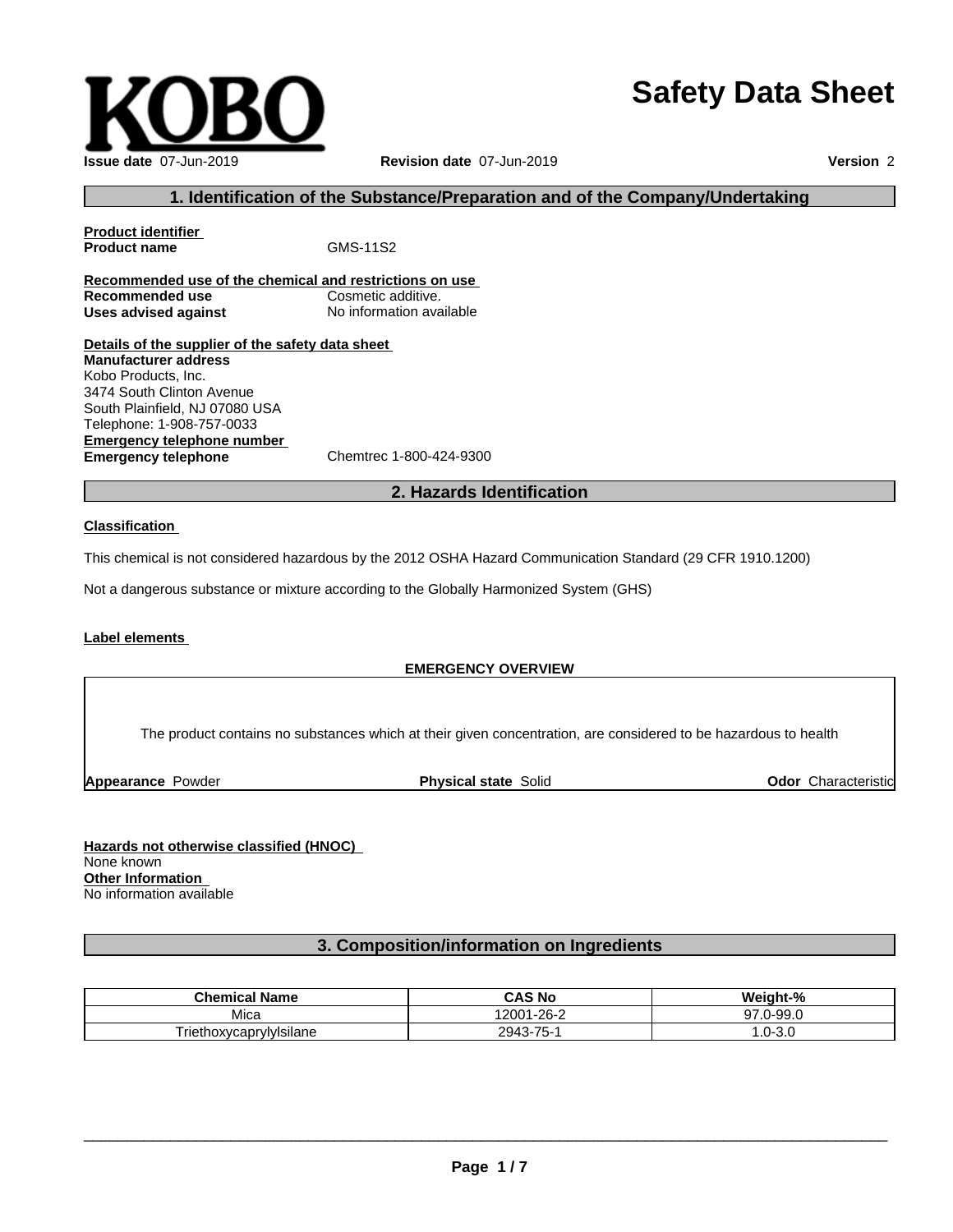### **4. First aid measures**

#### **First aid measures**

| <b>General advice</b>                                                      | If symptoms persist, call a physician.                                                                                             |
|----------------------------------------------------------------------------|------------------------------------------------------------------------------------------------------------------------------------|
| Eye contact                                                                | Rinse immediately with plenty of water, also under the eyelids, for at least 15 minutes. If<br>symptoms persist, call a physician. |
| <b>Skin contact</b>                                                        | Wash off immediately with soap and plenty of water while removing all contaminated<br>clothes and shoes.                           |
| <b>Inhalation</b>                                                          | Remove to fresh air. If breathing is irregular or stopped, administer artificial respiration.                                      |
| Ingestion                                                                  | If swallowed, do not induce vomiting: seek medical advice immediately and show this<br>container or label.                         |
| Self-protection of the first aider                                         | Use personal protective equipment as required.                                                                                     |
| Most important symptoms and effects, both acute and delayed                |                                                                                                                                    |
| <b>Symptoms</b>                                                            | No known effects under normal use conditions.                                                                                      |
| Indication of any immediate medical attention and special treatment needed |                                                                                                                                    |
| Note to physicians                                                         | Effects of exposure (inhalation, ingestion or skin contact) to substance may be delayed.                                           |

## **5. Fire-fighting measures**

#### **Suitable extinguishing media**

Use extinguishing measures that are appropriate to local circumstances and the surrounding environment.

**Unsuitable extinguishing media** No information available.

### **Specific hazards arising from the chemical**

None in particular.

**Explosion data Sensitivity to mechanical impact** None. **Sensitivity to static discharge** None.

### **Protective equipment and precautions for firefighters**

Use personal protective equipment as required.

### **6. Accidental release measures**

#### **Personal precautions, protective equipment and emergency procedures**

| <b>Personal precautions</b>      | Use personal protective equipment as required. Avoid contact with eyes and skin. Wash<br>thoroughly after handling. |
|----------------------------------|---------------------------------------------------------------------------------------------------------------------|
| For emergency responders         | Use personal protective equipment as required.                                                                      |
| <b>Environmental precautions</b> | Collect spillage. Do not allow into any sewer, on the ground or into any body of water.                             |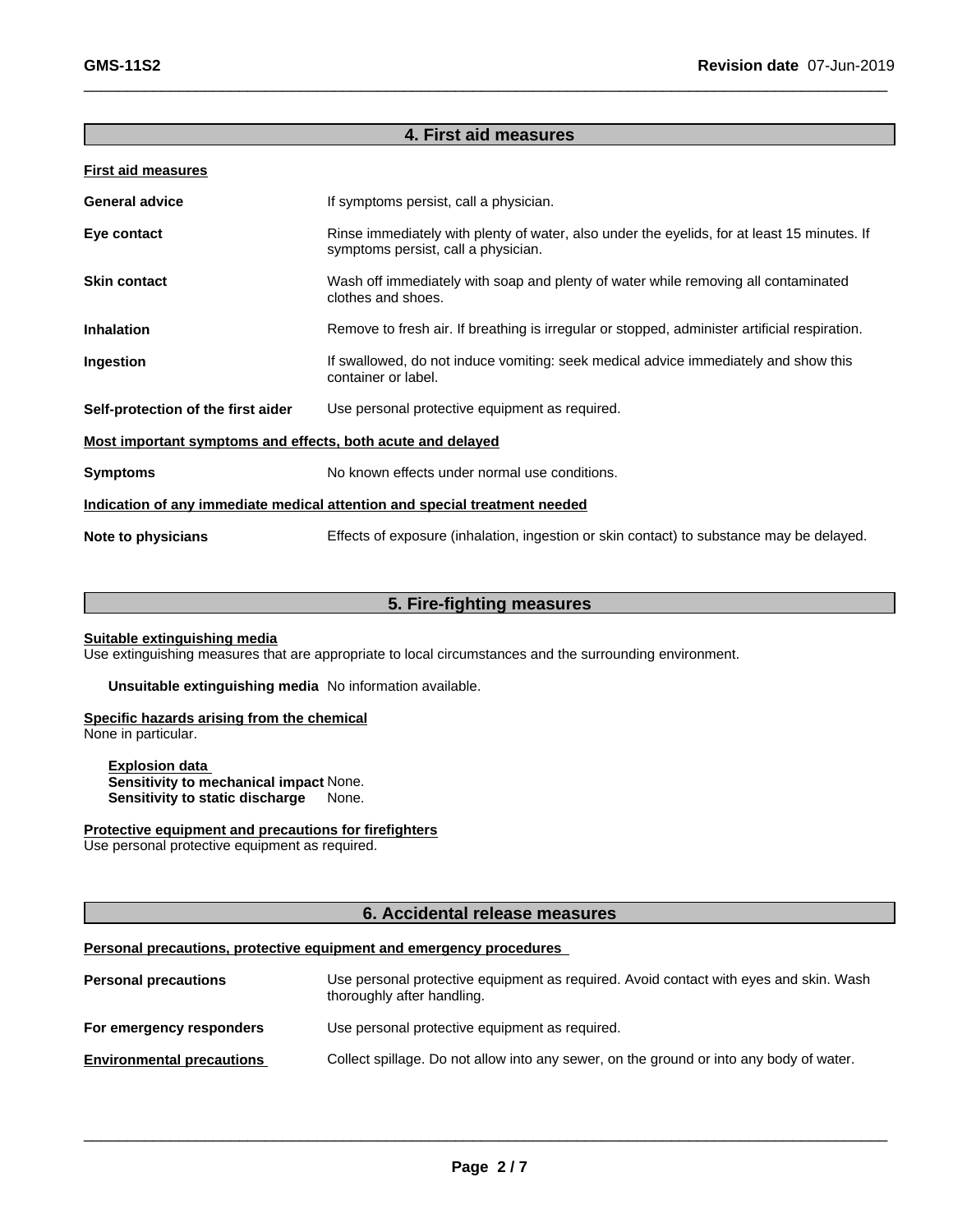### **Methods and material for containment and cleaning up**

| <b>Methods for containment</b>         | Prevent further leakage or spillage if safe to do so.                                |
|----------------------------------------|--------------------------------------------------------------------------------------|
| Methods for cleaning up                | Avoid creating dust. Sweep up and shovel into suitable containers for disposal.      |
| <b>Prevention of secondary hazards</b> | Clean contaminated objects and areas thoroughly observing environmental regulations. |
|                                        |                                                                                      |

# **7. Handling and Storage**

#### **Precautions for safe handling**

| Advice on safe handling                                      | Use only in well-ventilated areas. Use personal protective equipment as required. Wash<br>thoroughly after handling. |
|--------------------------------------------------------------|----------------------------------------------------------------------------------------------------------------------|
| Conditions for safe storage, including any incompatibilities |                                                                                                                      |
| <b>Storage conditions</b>                                    | Keep container tightly closed in a dry and well-ventilated place. Store at ambient conditions.                       |
| Incompatible materials                                       | Strong oxidizing agents. Strong acids.                                                                               |

### **8. Exposure Controls/Personal Protection**

#### **Control parameters**

#### **Exposure guidelines** .

| <b>Chemical Name</b> | <b>ACGIH TLV</b>                      | <b>OSHA PEL</b> | <b>NIOSH IDLH</b>                                        |
|----------------------|---------------------------------------|-----------------|----------------------------------------------------------|
| Mica                 | TWA: $3 \text{ ma/m}^3$<br>respirable |                 | $n$ DLH: 1500 mg/m <sup>3</sup>                          |
|                      | particulate matter                    |                 | $1 < 1\%$<br>TWA: 3 mg/m <sup>3</sup> containing $\cdot$ |
|                      |                                       |                 | respirable dust<br>Quartz                                |

#### **Appropriate engineering controls**

**Engineering controls** Ensure adequate ventilation, especially in confined areas.

#### **Individual protection measures, such as personal protective equipment**

| Eye/face protection            | Wear safety glasses with side shields (or goggles).                                                                |  |
|--------------------------------|--------------------------------------------------------------------------------------------------------------------|--|
| Skin and body protection       | Wear protective gloves and protective clothing.                                                                    |  |
| <b>Respiratory protection</b>  | In case of insufficient ventilation, wear suitable respiratory equipment.                                          |  |
| General hygiene considerations | Handle in accordance with good industrial hygiene and safety practice. Wash contaminated<br>clothing before reuse. |  |

### **9. Physical and Chemical Properties**

#### **Information on basic physical and chemical properties**

| <b>Physical state</b><br>Appearance<br>Color                                                                   | Solid<br>Powder<br>White | Odor<br>Odor threshold                                                                               | Characteristic<br>No information available |
|----------------------------------------------------------------------------------------------------------------|--------------------------|------------------------------------------------------------------------------------------------------|--------------------------------------------|
| <b>Property</b><br>рH<br>Melting point / freezing point<br>Boiling point / boiling range<br><b>Flash point</b> | Values<br>> 1000 °C      | <b>Remarks •</b><br>No information available<br>No information available<br>No information available |                                            |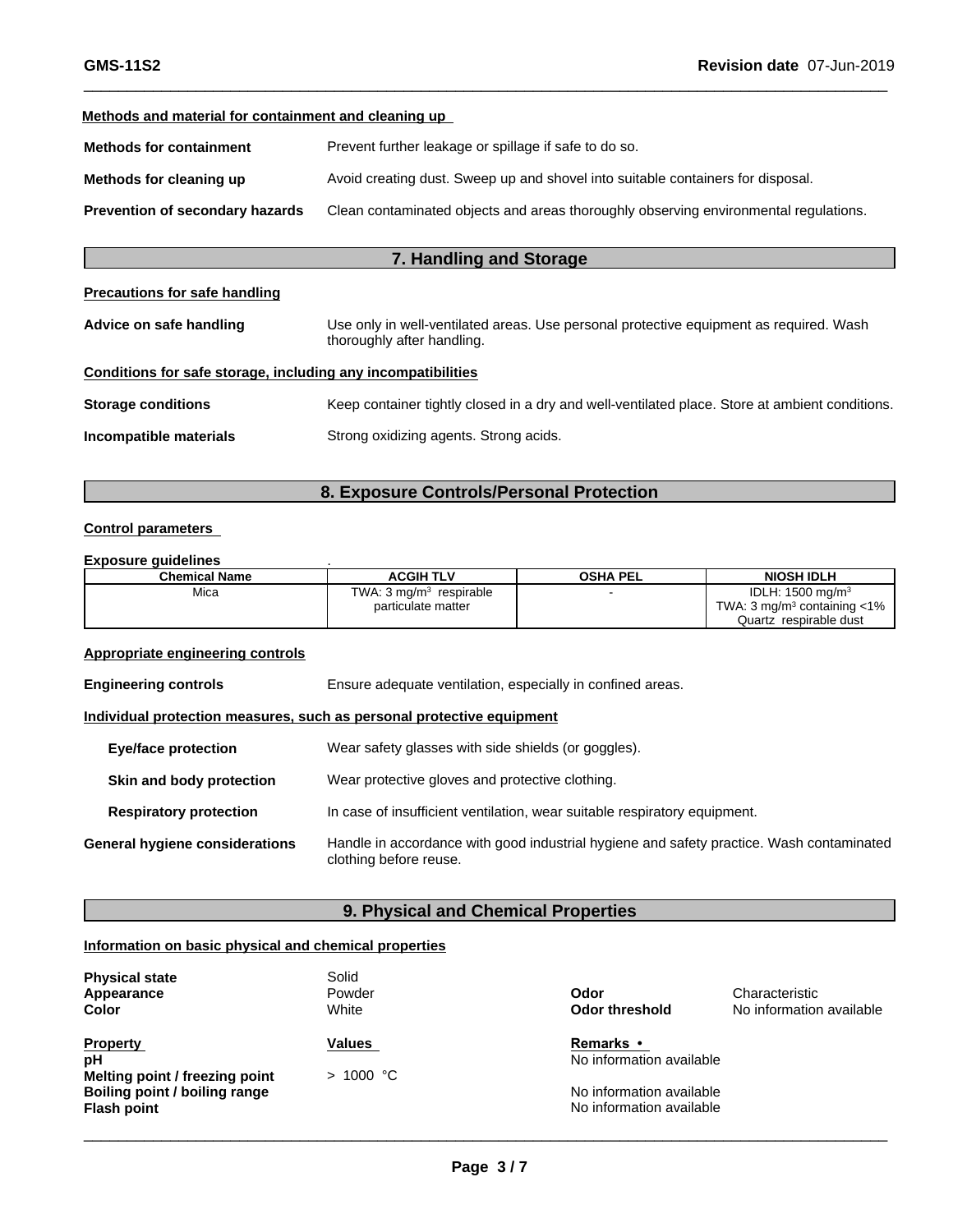| <b>Evaporation rate</b><br>Flammability (solid, gas)<br><b>Flammability limit in air</b><br><b>Upper flammability limit</b><br>Lower flammability limit<br>Vapor pressure<br>Vapor density<br><b>Specific gravity</b><br><b>Water solubility</b><br>Solubility in other solvents<br><b>Partition coefficient</b><br><b>Autoignition temperature</b><br><b>Decomposition temperature</b><br><b>Kinematic viscosity</b><br><b>Dynamic viscosity</b><br><b>Explosive properties</b><br><b>Oxidizing properties</b> | Insoluble in water                                                                                                                       | No information available<br>No information available<br>No information available<br>No information available<br>No information available<br>No information available<br>No information available<br>No information available<br>No information available<br>No information available<br>No information available<br>No information available<br>No information available<br>No information available<br>No information available |
|-----------------------------------------------------------------------------------------------------------------------------------------------------------------------------------------------------------------------------------------------------------------------------------------------------------------------------------------------------------------------------------------------------------------------------------------------------------------------------------------------------------------|------------------------------------------------------------------------------------------------------------------------------------------|----------------------------------------------------------------------------------------------------------------------------------------------------------------------------------------------------------------------------------------------------------------------------------------------------------------------------------------------------------------------------------------------------------------------------------|
| <b>Other Information</b><br>Softening point<br><b>Molecular weight</b><br>VOC content (%)<br><b>Density</b><br><b>Bulk density</b>                                                                                                                                                                                                                                                                                                                                                                              | No information available<br>No information available<br>No information available<br>No information available<br>No information available |                                                                                                                                                                                                                                                                                                                                                                                                                                  |

# **10. Stability and Reactivity**

# **Reactivity**

No data available

#### **Chemical stability** Stable under normal conditions.

#### **Possibility of hazardous reactions**

None under normal processing.

**Hazardous polymerization** Hazardous polymerization does not occur.

#### **Conditions to avoid** None known.

# **Incompatible materials**

Strong oxidizing agents. Strong acids.

#### **Hazardous decomposition products**

None under normal use conditions.

# **11. Toxicological Information**

## **Information on likely routes of exposure**

#### **Product information**

| <b>Inhalation</b>   | No data available. |
|---------------------|--------------------|
| Eye contact         | No data available. |
| <b>Skin contact</b> | No data available. |
| Ingestion           | No data available. |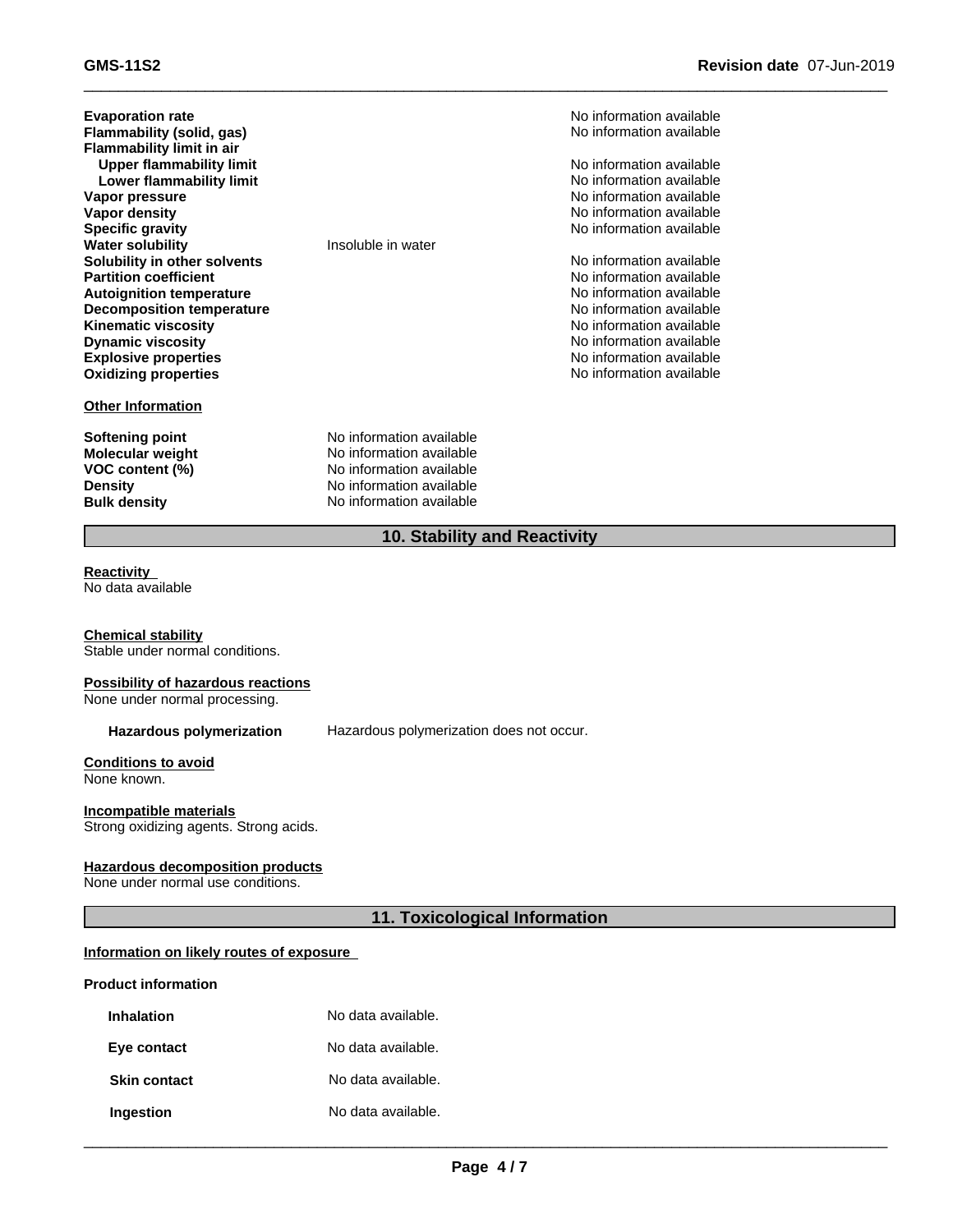#### **Component information**

| <b>Chemical</b>                                              | LD50                                                                                                                                                                                                                                                                                                                                                                                                                                                                                                                    | LD50                                            | <b>LC50</b> |
|--------------------------------------------------------------|-------------------------------------------------------------------------------------------------------------------------------------------------------------------------------------------------------------------------------------------------------------------------------------------------------------------------------------------------------------------------------------------------------------------------------------------------------------------------------------------------------------------------|-------------------------------------------------|-------------|
| Name                                                         | Orai.                                                                                                                                                                                                                                                                                                                                                                                                                                                                                                                   | Dermal                                          | ланог       |
| <u>.</u><br>rietho)<br>10000<br>/Isilane<br><b>IUA</b><br>ua | 0.000<br>Rat<br>"<br>_<br>$\sim$<br>. וני<br>$\frac{1}{2} \left( \frac{1}{2} \right) \left( \frac{1}{2} \right) \left( \frac{1}{2} \right) \left( \frac{1}{2} \right) \left( \frac{1}{2} \right) \left( \frac{1}{2} \right) \left( \frac{1}{2} \right) \left( \frac{1}{2} \right) \left( \frac{1}{2} \right) \left( \frac{1}{2} \right) \left( \frac{1}{2} \right) \left( \frac{1}{2} \right) \left( \frac{1}{2} \right) \left( \frac{1}{2} \right) \left( \frac{1}{2} \right) \left( \frac{1}{2} \right) \left( \frac$ | $-\sim$<br>.<br>Rabbit<br>-<br>L/K(<br><br>- 03 |             |

#### **Information on toxicological effects**

**Symptoms** No information available.

#### **Delayed and immediate effects as well as chronic effects from short and long-term exposure**

| <b>Skin corrosion/irritation</b>  | No information available.                                                                 |
|-----------------------------------|-------------------------------------------------------------------------------------------|
| Serious eye damage/eye irritation | No information available.                                                                 |
| <b>Irritation</b>                 | No information available.                                                                 |
| <b>Corrosivity</b>                | No information available.                                                                 |
| <b>Sensitization</b>              | No information available.                                                                 |
| <b>Germ cell mutagenicity</b>     | No information available.                                                                 |
| Carcinogenicity                   | This product does not contain any carcinogens or potential carcinogens as listed by OSHA, |
|                                   | IARC or NTP.                                                                              |
| <b>Reproductive toxicity</b>      | No information available.                                                                 |
| <b>Developmental toxicity</b>     | No information available.                                                                 |
| Teratogenicity                    | No information available.                                                                 |
| <b>STOT - single exposure</b>     | No information available.                                                                 |
| <b>STOT - repeated exposure</b>   | No information available.                                                                 |
| <b>Aspiration hazard</b>          | No information available.                                                                 |

# **12. Ecological Information**

#### **Ecotoxicity**

None known

# **Persistence and degradability**

No information available.

**Bioaccumulation** No information available.

**Other adverse effects** No information available

# **13. Disposal Considerations**

#### **Waste treatment methods**

| Disposal of wastes     | Disposal should be in accordance with applicable regional, national and local laws and<br>regulations. |
|------------------------|--------------------------------------------------------------------------------------------------------|
| Contaminated packaging | Disposal should be in accordance with applicable regional, national and local laws and<br>regulations. |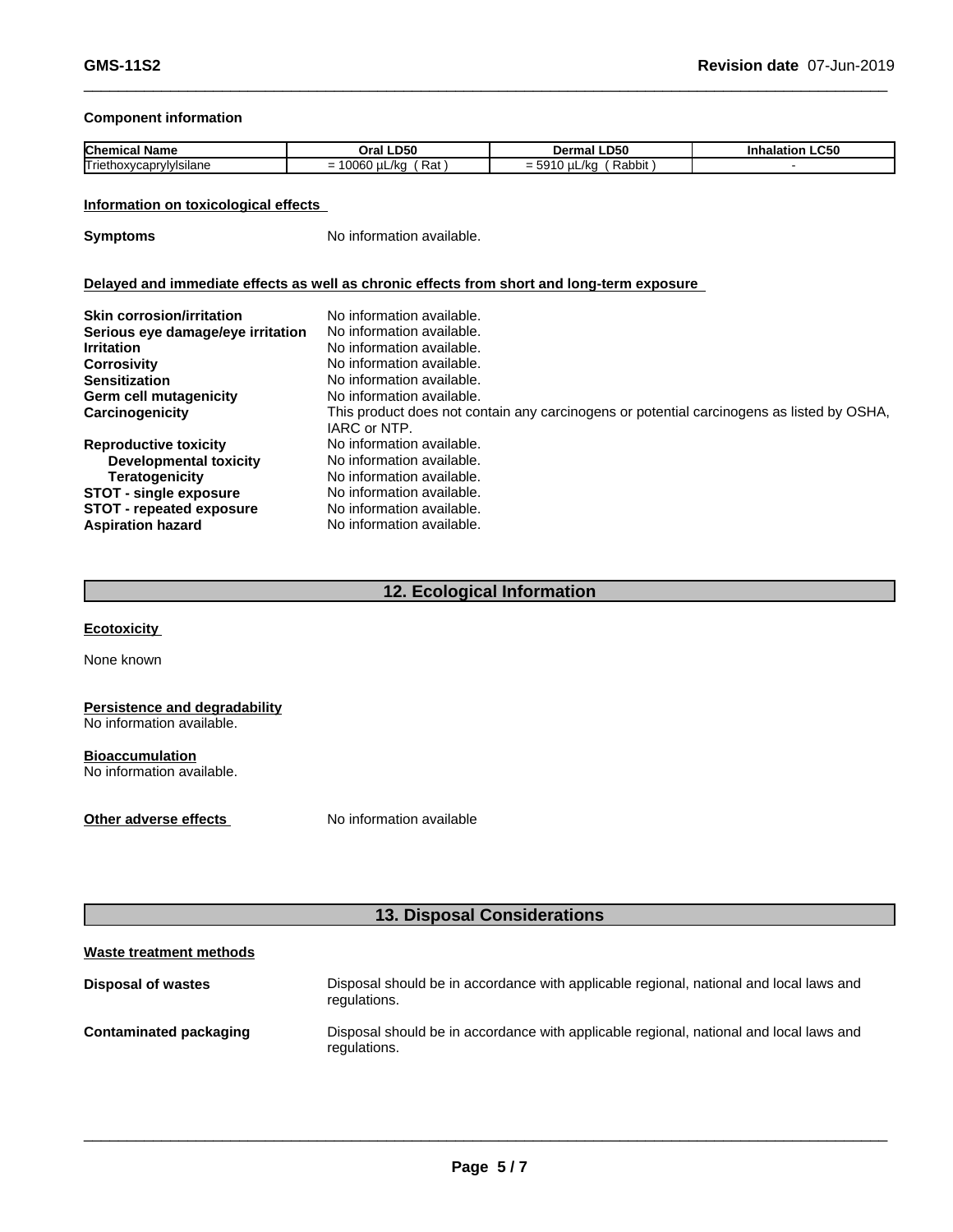# **14. Transport Information DOT** Not regulated **ICAO** (air) Not regulated **IATA** Not regulated **IMDG** Not regulated **RID** Not regulated **ADR** Not regulated

### **15. Regulatory information**

| Complies |  |
|----------|--|
| Complies |  |
| Complies |  |
| Complies |  |
| Complies |  |
| Complies |  |
| Complies |  |
| Complies |  |
|          |  |

 **Legend:** 

 **TSCA** - United States Toxic Substances Control Act Section 8(b) Inventory

 **DSL/NDSL** - Canadian Domestic Substances List/Non-Domestic Substances List

 **EINECS/ELINCS** - European Inventory of Existing Chemical Substances/European List of Notified Chemical Substances

 **ENCS** - Japan Existing and New Chemical Substances

 **IECSC** - China Inventory of Existing Chemical Substances

 **KECL** - Korean Existing and Evaluated Chemical Substances

 **PICCS** - Philippines Inventory of Chemicals and Chemical Substances

 **AICS** - Australian Inventory of Chemical Substances

#### **US Federal Regulations**

#### **SARA 313**

Section 313 of Title III of the Superfund Amendments and Reauthorization Act of 1986 (SARA). This product does not contain any chemicals which are subject to the reporting requirements of the Act and Title 40 of the Code of Federal Regulations, Part 372

| SARA 311/312 Hazard Categories |
|--------------------------------|
|--------------------------------|

| Acute Health Hazard               | No. |  |
|-----------------------------------|-----|--|
| Chronic Health Hazard             | No. |  |
| Fire Hazard                       | No. |  |
| Sudden release of pressure hazard | No. |  |
| <b>Reactive Hazard</b>            | No. |  |

#### **CWA** (Clean Water Act)

This product does not contain any substances regulated as pollutants pursuant to the Clean Water Act (40 CFR 122.21 and 40 CFR 122.42)

#### **CERCLA**

This material, as supplied, does not contain any substances regulated as hazardous substances under the Comprehensive Environmental Response Compensation and Liability Act (CERCLA) (40 CFR 302) or the Superfund Amendments and Reauthorization Act (SARA) (40 CFR 355). There may be specific reporting requirements at the local, regional, or state level pertaining to releases of this material